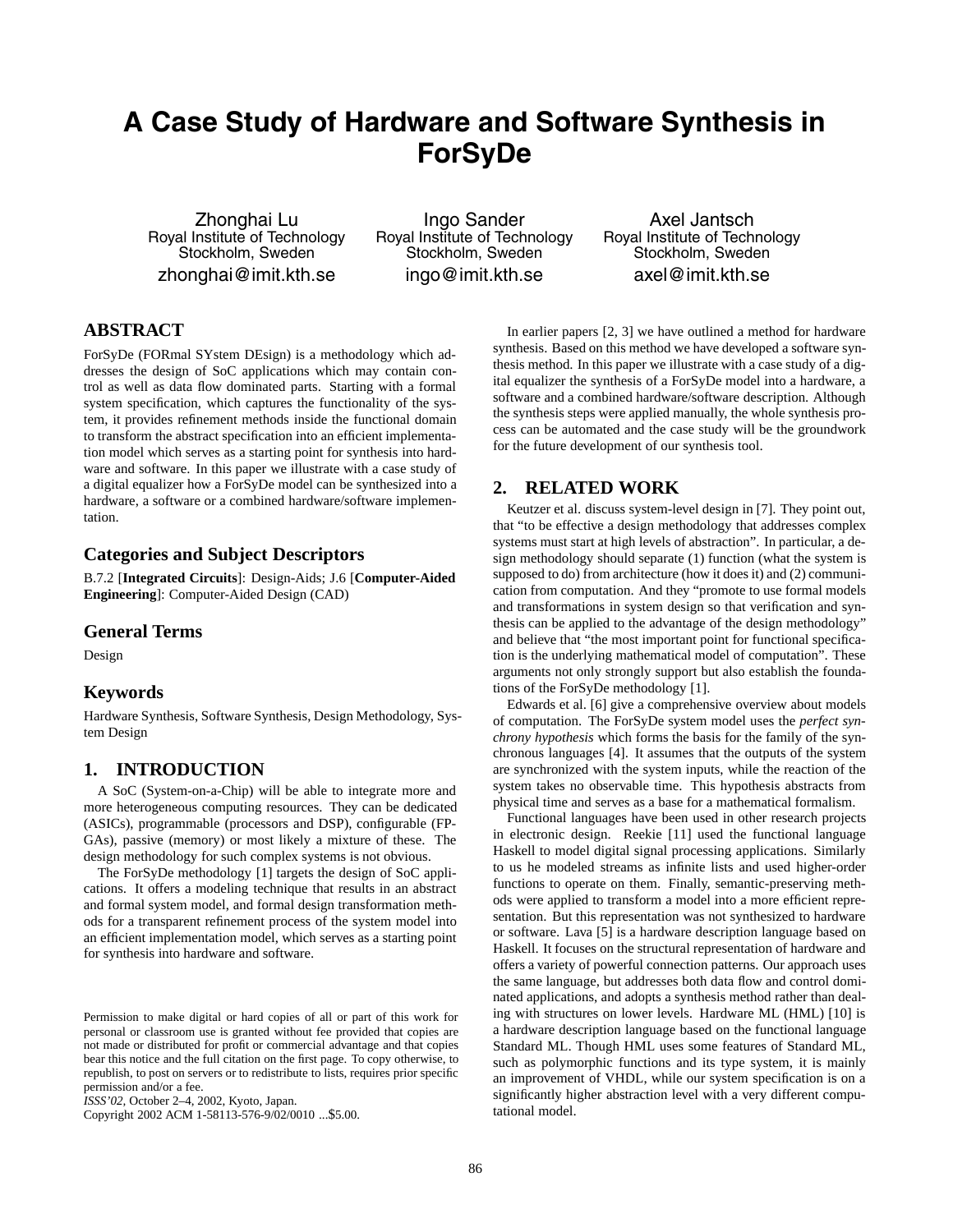## **3. THE FORSYDE METHODOLOGY**

## **3.1 The Design Process**



Figure 1: The Design Process in ForSyDe

The ForSyDe design process (Figure 1) starts with the development of a formal abstract functional system model, written in the functional language Haskell [14]. This model is then refined inside the functional domain by a stepwise application of well defined design transformations into an efficient implementation model. As the implementation model is a refined version of the system model, the same validation and verification methods can be applied to both models. In the partitioning phase, the implementation model is partitioned into hardware and software blocks, which are mapped on architectural components. Only now, in the code generation phase, we leave the functional domain to generate VHDL or C code for the hardware and software parts.

The case study focuses on the synthesis into a hardware and software description. The refinement of the system model is briefly presented in Section 3.3 and not part of this case study.

#### **3.2 The System Model**

A system is modeled by concurrent processes. Signals connect processes with each other. A signal is defined as a set of events according to the denotational framework of Lee and Sangiovanni-Vincentelli [9]. It is possibly an infinite, ordered sequence of events. Events have a tag and a value. Synchronous models require totally ordered events with the same set of tags. Events with the same tag are processed synchronously. In order to model the absence of a value, a data type *D* can be extended into a data type  $D_{\perp}$  by adding the special value  $\perp$ . Absent values are used to establish a total order of events when dealing with signals with different or aperiodic event rates.

To model processes, we use the concept of skeletons. A skeleton is a *process constructor*, which takes *combinatorial functions*, i.e. functions that have no internal state, and *values* as input to construct a process. The concept of skeletons has the following additional properties:

- A skeleton cleanly separates computation from synchronization. Synchronization is expressed by the skeleton and computation by the employed combinatorial function(s).
- Skeletons have a structural HW and SW interpretation. Thus a system model based on skeletons also has an interpretation in HW, SW or a mixture of both.

There are two classes of skeletons. The skeleton *zipWithSY* is an example of a *combinatorial skeleton*. It repeatedly applies a function *f* pairwise on all values of two input signals, and generates the corresponding output signal as illustrated in Figure 2. A process *Sum* can be expressed as  $Sum = zipWithSY(+)$ .



Figure 2: Process Construction with *zipWithSY*

A process  $zipWithSY(f)$  is implemented as a combinatorial circuit that implements the function *f* . Thus the process of Figure 2 is implemented as an adder in hardware. In software such a process is implemented as a software function *f* with two arguments, in case of Figure 2 an addition operation.

The skeleton *mooreSY* is an example for a *sequential skeleton*. It models a finite state machine of Moore type. The skeleton takes a function *ns* to calculate the next state as first argument, a function *out* to calculate the output as second argument and a value  $s_0$  for the initial state as last argument. Thus a process *Moore* =  $mooreSY(ns, out, s<sub>0</sub>)$  implements the behavior of a finite state machine. In hardware such process is implemented as follows. The functions *ns* and *out* are implemented as combinatorial circuits, the next state and output decoder, and the state is maintained by the memory elements with the initial state  $s<sub>0</sub>$ , as shown in Figure 3.



Figure 3: Process Construction with *mooreSY*

Processes can be glued together to build networks of processes. Such a network is called a block. Figure 4 shows how a block is formed by a network of processes. The function of a block is expressed by a set of equations. In the same way, blocks can be composed into higher level blocks, subsystems and a system. The hierarchy can be represented by a structural object tree in which we distinguish three layers as illustrated in Figure 5. The top layer is the *system layer* which defines the system's interfaces to its environment. The middle layer is the *subsystem layer* which consists of one or more levels of networks of blocks. The bottom layer is the *process layer*.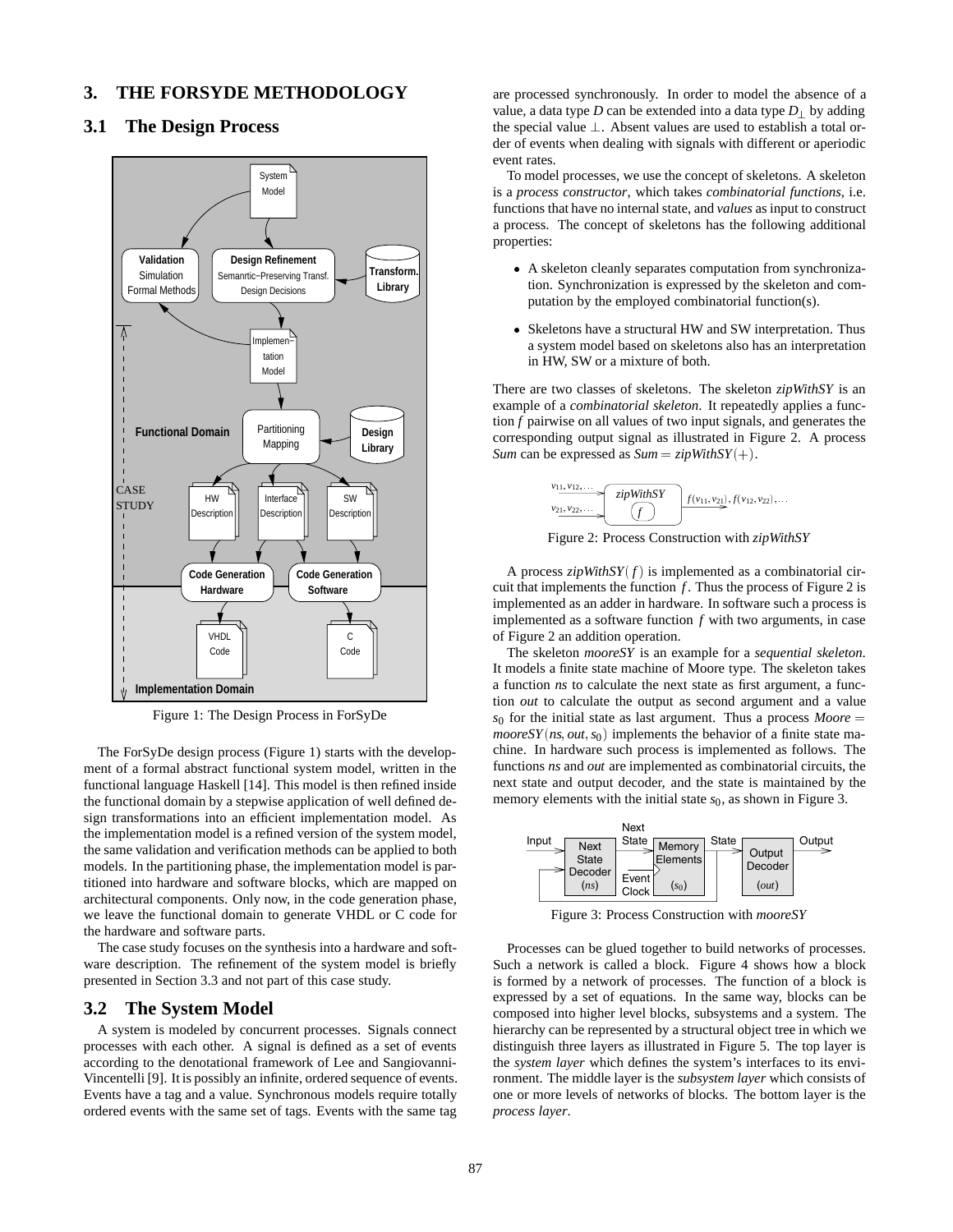

 $Block(s_1) = s_5$ <br>where  $(s_1)$  $(s_2, s_3) = P_1(s_1)$  $s_5 = P_2(s_2, s_4)$ <br> $s_4 = P_2(s_2)$  $s_4 = P_3(s_3)$ 

Figure 4: A Network of Processes



Figure 5: The Layered Structure of a System Model

In order to allow for formal design on a high abstraction level, the system model has the following characteristics:

- It is based on a *synchronous computational model*, which cleanly separates computation from communication.
- It is *purely functional* and *deterministic*.
- It uses *ideal data types* such as lists with infinite size.

We have chosen the functional language Haskell [14] as modeling language. Haskell is based on a formal semantics and includes many powerful concepts such as higher-order functions, which fit well with the semantics of the ForSyDe system model. In addition the system model is executable.

### **3.3 Refinement of the System Model**

The system model abstracts from implementation details, such as buffer sizes and low-level communication mechanisms. This enables the designer to focus on the functional behavior on the system rather than structure and architecture. This abstract nature leaves a wide design space for further design exploration and design refinement, which is supported by our transformational refinement technique [1].

During the refinement phase the system model is stepwise refined through the use of well defined design transformations from an initial specification model  $S_0$  to a final optimized implementation model  $S_n$  (Figure 6).

$$
(S_0) \xrightarrow{T_1} (S_1) \xrightarrow{T_2} \cdots \cdots \xrightarrow{T_n} (S_n)
$$

Figure 6: Refinement through Design Transformations

There are two classes of transformation techniques:

**Semantic Preserving Transformations** Semantic preserving transformations do not change the meaning of the model, i.e. the transformed model behaves in the same way as the original model. Since in a formal sense, processes are just like any

other function powerful transformations can be applied to change the process structure. For instance, processes can be merged and split, functions inside processes can be moved from one process to another. Thus, at this level it is much easier to explore alternative designs than at the VHDL, SystemC, or C level. Semantic preserving transformations are mainly used to optimize the model for synthesis.

**Design Decisions** Design Decisions change the meaning of a model. A typical design decision is the refinement of an infinite buffer into a fixed-size buffer with *n* elements. While such a design decision clearly modifies the semantics, the transformed model may still behave in the same way as the original model. For instance, if it is possible to prove, that a certain buffer will never contain more than *n* elements, the ideal buffer can be replaced by a finite one of size *n*.

Usually before synthesis the system model is refined into an implementation model using our refinement technique. However, for this case study we used the initial system model as a starting point for the synthesis process since the synthesis principles are the same.

# **4. CASE STUDY: THE DIGITAL EQUAL-IZER**

The digital equalizer regulates the bass and treble parts of an input audio signal in response to the button levels. In addition, it prevents the bass from exceeding a predefined threshold in order not to damage the later stages in the audio system.

In our case study we have synthesized the digital equalizer model into a hardware, a software and a combined hardware/software description. The refinement was not part of the case study. Since HW synthesis has already been presented in [2, 3] we illustrate the synthesis steps by mainly focusing on the synthesis to software and a combined hardware/software description.

#### **4.1 The Digital Equalizer Model**

The digital equalizer is structurally decomposed into four functional blocks or subsystems shown in Figure 7. The function of the



digital equalizer can be described by the following set of equations:

| AudioOut              | $=$ Equalizer (Buttons AudioIn)  |
|-----------------------|----------------------------------|
| where                 |                                  |
| AudioOut              | $= AF(Levels, AudioIn)$          |
| Levels                | $= BC(Buttons, init. Overrides)$ |
| <i>DistortionFlag</i> | $= AA(AudioOut)$                 |
| Overrides             | $= DC(DistortionFlag)$           |
| init                  |                                  |

The first equation represents the system layer. It takes two input signals *Buttons* and *AudioIn* as arguments, generating the output signal *AudioOut*. The evaluation of this equation calls for the evaluation of the next four equations. These equations describe the subsystem layer. The final equation sets the initial value of the signal *Overrides*, which is needed as the system includes a feedback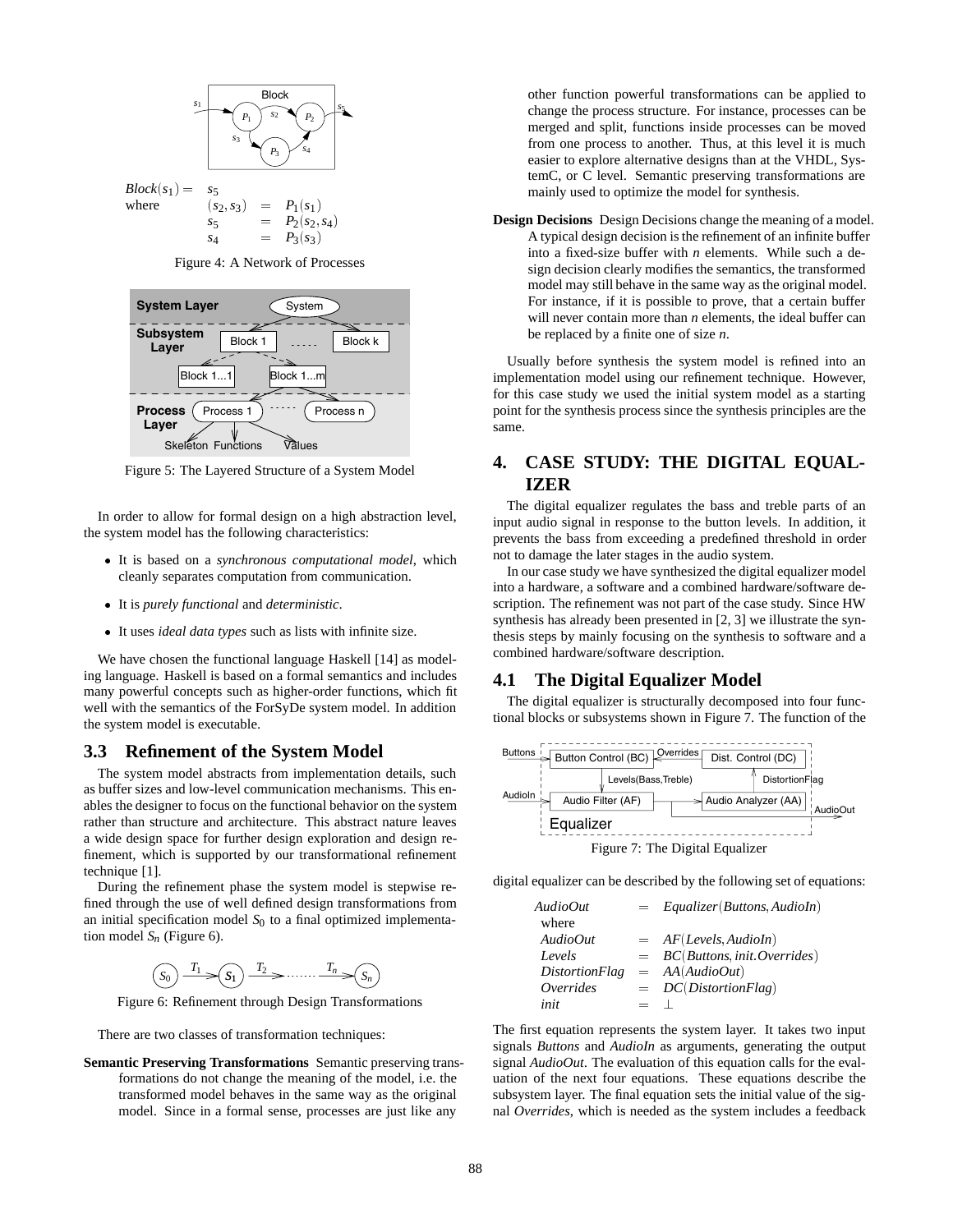loop. The *Audio Filter (AF)* subsystem handles the bass and treble part of the digital audio input in response to the amplification level from the *Button Control (BC)*. The internal structure of the *Audio Filter* is depicted in Figure 8. It also shows the skeletons employed for modeling those processes. The *Audio Analyzer (AA)* analyzes



Figure 8: The AudioFilter's Internal Structure

the audio output signal and determines if the bass exceeds a predefined threshold using an FFT to determine the frequency spectrum. The *Distortion Control (DC)* is modeled as an FSM by a sequential skeleton and determines if a violation occurs. In this case it generates the corresponding commands for the *Button Control*. The *Button Control* is also modeled as an FSM and monitors the button inputs and the override signal from the *Distortion Control*, in turn passing the current amplification level to the *Audio Filter*. From the above description we see that the two subsystems *Button Control* and *Distortion Control* are control dominated while the other two subsystems *Audio Filter* and *Audio Analyzer* are data flow dominated.

## **4.2 Synthesis Technique**

In our earlier work [2, 3] we have outlined a synthesis method for hardware. Based on this method we have extended this method to cover also software synthesis. In this case study we follow the steps in Figure 9 to synthesize the digital equalizer into a hardware and software description written in behavioral VHDL and C. It reflects the layered structure of the system model. The synthesis task

| Process Layer                       |                                     |  |
|-------------------------------------|-------------------------------------|--|
| Map Data Types                      |                                     |  |
|                                     | Create/Select Skeleton Template     |  |
| <b>Determine Process Parameters</b> |                                     |  |
|                                     | <b>Translate Functions</b>          |  |
|                                     | <b>Generate Process Description</b> |  |
| Subsystem Layer                     |                                     |  |
| <b>System Layer</b>                 |                                     |  |

Figure 9: The Synthesis Technique in ForSyDe

is divided into three sub-tasks, each of which corresponds to one layer in the system model. At first we synthesize the process layer. We identify all processes in the system model. Each process is constructed by a skeleton, at least one function, and in some cases values like initial states or generic parameters. The process synthesis is built on its skeleton template and the employed combinatorial function(s). Skeleton templates are created once, and later form a skeleton template library in order to be reused. Of course, the data types of the modeling language are mapped to the corresponding data types of the target language, including primitive and compound data types. We also identify values, that are used together with skeletons to form processes. These values are translated to generic parameters or initial states in case of sequential skeletons. Next, we derive translations for all blocks. Since blocks are either composed of blocks or processes, the results from the process layer are used. A block can be implemented as a netlist of components in hardware or as a hierarchy of functions in software. Finally, the system layer is similarly constructed based on the results from the second step, resulting in a single top-level component in HW and the main program in SW.

#### **4.3 Software Synthesis**

In the following sections we illustrate software synthesis of the digital equalizer according to Figure 9. We have chosen to concentrate our presentation of the process layer on the synthesis of a FIR-Filter process in the *Audio Filter* subsystem.

#### *4.3.1 Process Layer*

Here we show the synthesis of the parametric process *FIR(h)* that is used to model the filter blocks of the block *Audio Filter* (Figure 8). The FIR filter is shown in Figure 10. The state of the FIR-



Figure 10: FIR-Filter

Filter can be viewed as a queue with the finite size  $k + 1$ . At each event cycle the function *shiftlV* shifts the input samples one step to the right. The result of the FIR-filter operation is the inner product *ipV(h)* of the state queue and the coefficient vector *h*.

$$
FIR(h) = \text{mooreSY}(\text{shiftIV}, ipV(h), s_0)
$$

The FIR-filter can be modeled as a Moore process by means of the skeleton *mooreSY*, where *shiftlV* is the next state function *ns*,  $ipV(h)$  is the output function *out* and  $s<sub>0</sub>$  is the initial state containing a vector of zeros. The coefficients  $h_0, \ldots, h_k$  are given as a vector *h* of the size  $k + 1$  as argument to the FIR-filter. We briefly show the synthesis of the process *FIR(h)*:

- 1. **Map Data Types**. The input signal  $x_n$  and the output signal *yn* are floating point numbers which are directly mapped to the data type 'double' in C. The state type is a vector of floating point numbers which is mapped to an array of 'double'.
- 2. **Create Skeleton Templates**. Processes communicate via variables shared by the communicating processes. Skeletons are translated into function templates in software. The function template 'moore' for the skeleton *mooreSY* is created as follows:

```
StateType current_state, next_state;
int initial flag ;
OutputType moore(InputType input)
\{ \text{if} \in \text{initial\_flag} == 0 \}current\_state = Initial\_Value;
        initial flag =1;}
  else
       current state = next_state ;
   next state =ns( current state , input );
  return out( current state ); }
```
The external variable 'initial flag' denotes if the system is in the initial state. The 'ns' corresponds to the next state function *ns* and the 'out' to the output function *out*.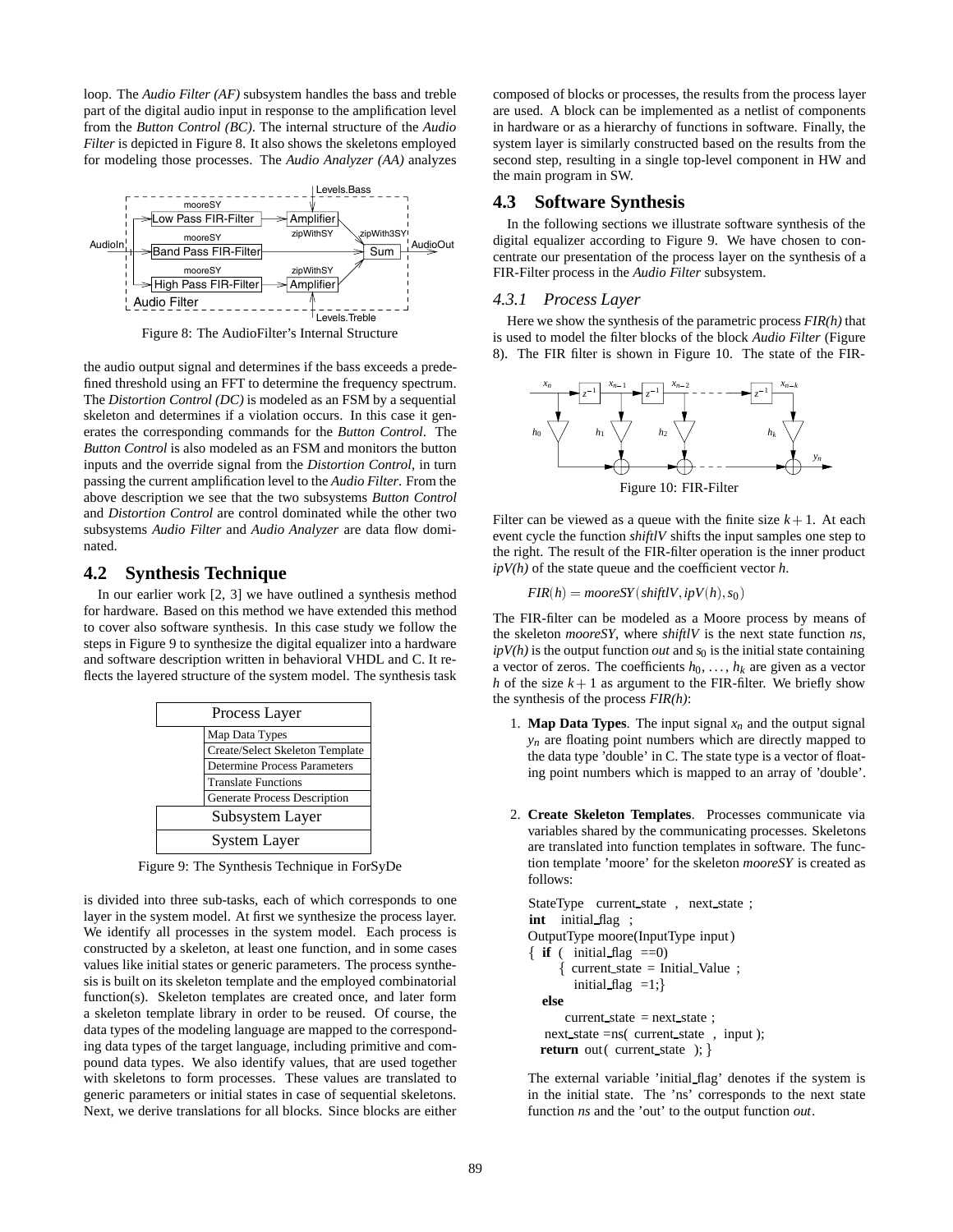- 3. **Function Translation**. We translate the two combinatorial functions  $ipV(h)$  and *shiftlV* in the FIR filter model into the function 'ipV' with an additional parameter 'h' and 'shiftlV' according to their definitions.
- 4. **Determination of Process Parameters**. The initial state *s*<sup>0</sup> corresponds to an array of zeros in C. The parameter *h* is translated into an input argument for the process function. Depending on different values for *h*, the filter process realizes a LPF, a BPF and a HPF.
- 5. **Generating the Process Description**. Integrating the results from step1 to 4 leads to the following code for 'filter'. Here 'shiftlV' replaces 'ns' and 'ipV' with an additional argument 'h' replaces 'out'.

```
Vector current_state, next_state;
int initial flag ;
double filter (double input , Vector h)
\{ int j;
  if ( initial flag ==0)
     \{ for (j = 0; j < length(h); j++)current state [i] = 0.0;initial flag =1;}
  else
     \{for(i=0; j <length(h); j++)current state [i]= next state [i];
   next state =shiftlV ( current state , input );
  return ipV( current state, h); \}
```
# *4.3.2 Subsystem and System Layer*

A subsystem is composed of concurrent processes. However in our synthesis scenario there is only one microprocessor. A scheduling policy is needed. We apply the *Periodic Admissible Sequential Schedule* (PASS) algorithm developed for the scheduling of *Synchronous Data Flow* (SDF) networks [8] to the subsystem and system layer of our system model. PASS is a nonempty ordered list of nodes (processes or subsystems) which can be executed repetitively.

Since a process is a function, a subsystem is a function as well. It is hierarchical. For example, we get three process functions 'filter', 'amplifier', 'sum' from the synthesis of the process layer. Applying the SDF theory and the PASS algorithm, we derive a PASS for the subsystem *Audio Filter*.

> $PASS(AF) = \{$  *LPF*; *BPF*; *HPF*; *BAmp*, *TrAmp*, *Sum*}

The subsystem function 'AudioFilter' is created by calling its process functions by the PASS sequence. In the same way we transform the other three subsystems of the digital equalizer into subsystem functions.

At the system layer we schedule the four parallel subsystem components, leading to a PASS for the digital equalizer:

#### $PASS(Equalizer) = {BC, AF, AA, DC}$

The 'ButtonControl' function should run first due to the initial value *init* of the override signal.

#### **4.4 Hardware Synthesis**

The HW synthesis of the digital equalizer has been done following the same steps as the SW synthesis. For the process layer, a process in ForSyDe is translated into a component in VHDL. The synthesis is also centered on the skeleton template in HW. For instance,

the FIR filter is modeled by the sequential skeleton *mooreSY*, where its VHDL template consists of three processes (refer to Figure 3). The next state decoder implements *shiftlV* and the output decoder *ipV(h)*. The sequential logic implements the memory bank. Next, each subsystem can be easily translated into a subsystem component by instantiating and connecting the components from the process layer according to the subsystem's internal structure. Finally the system layer is translated into a system component by instantiating and connecting the subsystem components from the subsystem layer according to the system structure.

## **4.5 HW-SW Implementation**

In the case study we have also investigated a mixed HW/SW implementation with two separated clock domains. The data flow parts *Audio Filter* and *Audio Analyzer* are the critical parts of the system and are implemented in HW. The control parts *Button Control* and *Distortion Control* can run at a much lower speed since the buttons are only pressed occasionally. Thus we implement the control parts in SW. Since we have already separately synthesized the digital equalizer into HW and SW, we reuse the data flow parts in HW and the control parts in SW. In addition we introduce an asynchronous interface, a handshake protocol, to handle the communication between the two parts. This asynchronous communication mechanism enables us to turn a synchronous system into a GALS (Globally Asynchronous Locally Synchronous) [12] [13] system to meet design constraints. Figure 11 shows the structure of the implementation using a sender *Send* and receiver *Rec* process for each connection. The protocol works as follows. After data is



ready, a data transaction is completed in the following four steps: (1) *Send* asserts Req, and sends data. (2) *Rec* accepts data, and asserts Ack. (3) *Send* deasserts Req. (4) *Rec* deasserts Ack. For the SW solution the processes including the *Send* (S) and *Rec* (R) processes have to be scheduled. As we use the handshaking protocol receiving and sending data takes two cycles, which is reflected in the following PASS:

$$
PASS(SW) = \{R, R, DC, BC, S, S\}
$$

We have validated this mixed hardware/software implementation by co-simulation using the VHDL Foreign Language Interface (FLI) of the ModelSim simulator by Mentor Graphics. The VHDL FLI allows to replace a VHDL architecture with C code or to replace the body of a VHDL function with C code. Using the FLI we have co-simulated the hardware parts (VHDL) and software parts (C) together with the handshaking protocol (VHDL and C).

## **5. CONCLUSION**

|                                              | Haskell Model   VHDL (Ratio) | C (Ratio)   |  |  |  |
|----------------------------------------------|------------------------------|-------------|--|--|--|
| 185.                                         | 1278(6.91)                   | 1420 (7.68) |  |  |  |
| Table 1: Comparison of the No. of Code Lines |                              |             |  |  |  |

With a case study of a digital equalizer we have demonstrated the